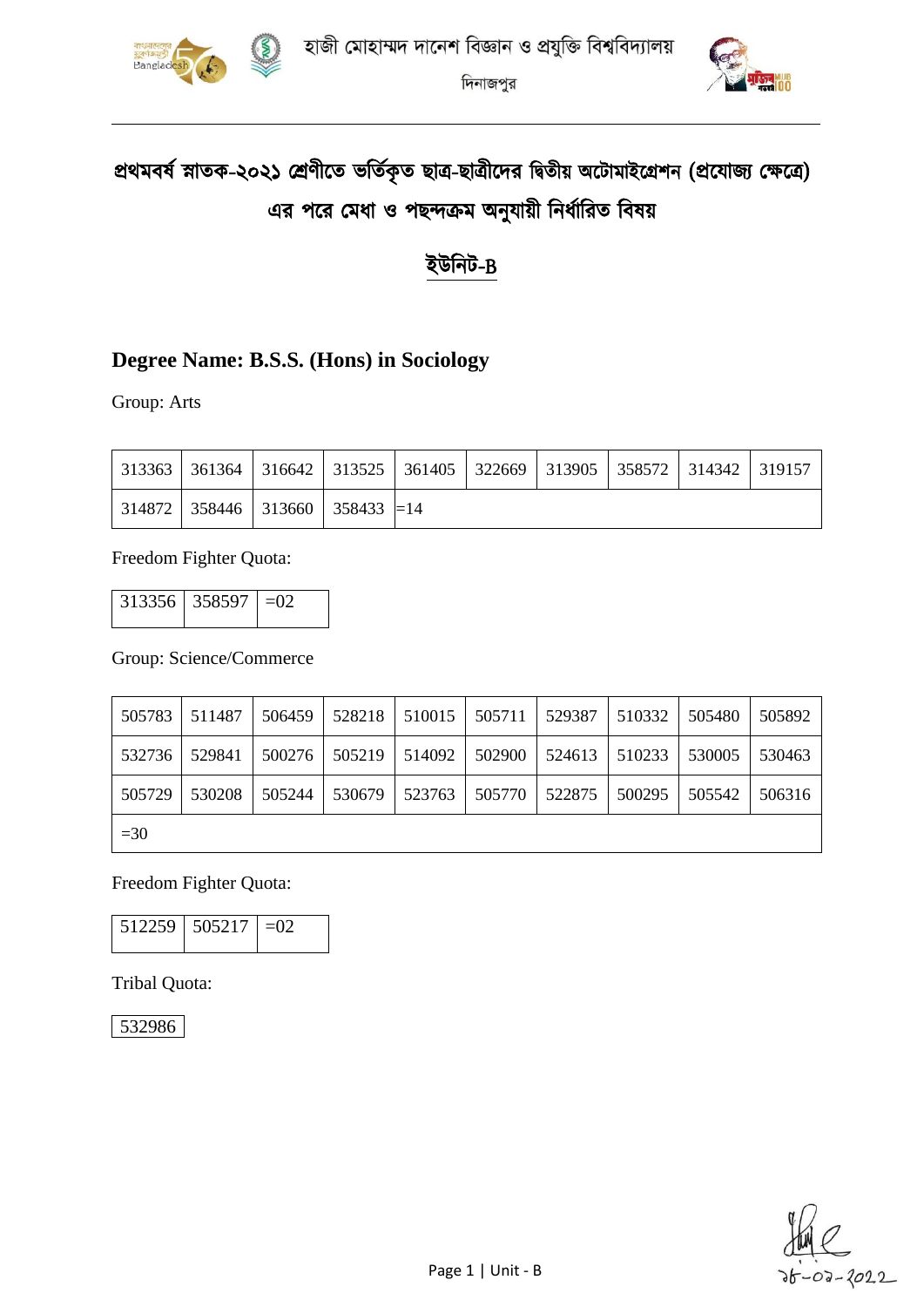



### **Degree Name: B.S.S. (Hons) in Economics**

Group: Arts

|  |  |  | 360809   317582   316562   318826   330268   313330   316983   316628   314575   315133 |  |
|--|--|--|-----------------------------------------------------------------------------------------|--|
|  |  |  | 315339   327211   313477   325621   360304   315550   331767   361094   $=$ 18          |  |

Freedom Fighter Quota:

360921

Ward Quota:

314054

Group: Science/Commerce

| 510638 | 506087 | 504709 | 529440 | 526390 | 505264 | 504970 | 505533 | 511127 | 533016 |
|--------|--------|--------|--------|--------|--------|--------|--------|--------|--------|
| 529615 | 527194 | 521530 | 507266 | 511453 | 529648 | 506581 | 521103 | 529455 | 529732 |
| 515725 | 529690 | 531553 | 527164 | 522984 | 518738 | 513950 | 528095 | 531171 | 505429 |
| 508950 | 509823 | 505970 | 520769 | 502167 | 529840 | 500098 | 523747 | 529248 | 510054 |
| 510318 | 529989 | 509447 | 505159 | 512468 | 528897 | 524543 | 500734 | 530014 | ⊨49    |

Freedom Fighter Quota:

| $\vert$ 524371   526242   528963   $=$ 03 |  |
|-------------------------------------------|--|
|                                           |  |

Tribal Quota:

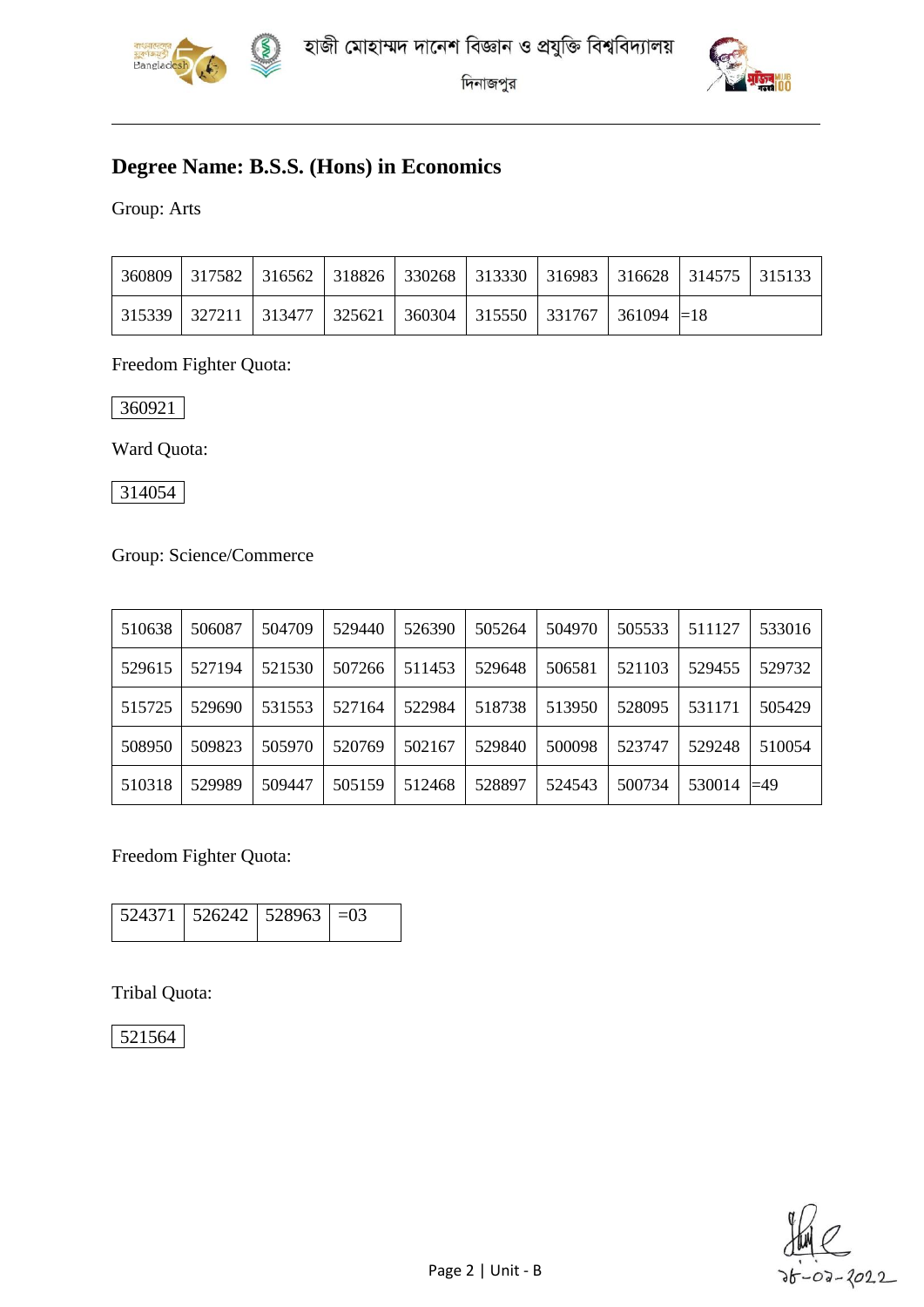



### **Degree Name: B.A. (Hons) in English**

Group: Arts

| 314746 | 358181 | 315147 | 316889 | 314522 | 314980 | 315517              | 314518 | 313895 | 316917 |
|--------|--------|--------|--------|--------|--------|---------------------|--------|--------|--------|
| 313647 | 316552 | 357057 | 316875 | 326659 | 306989 | 313498              | 360597 | 314664 | 319119 |
| 358086 | 319396 | 315102 | 317665 | 314878 | 329530 | 314818              | 319419 | 314807 | 314839 |
| 313466 | 315192 | 318793 | 315701 | 340583 | 360282 | $315382 \models 37$ |        |        |        |

#### Freedom Fighter Quota:

|  | $313053$   313621   $=02$ |  |
|--|---------------------------|--|
|--|---------------------------|--|

Ward Quota:

314081

Group: Science/Commerce

| 505536 | 506451 | 506336 | 529364 | 502283 | 530306 | 530810          | 510037            | 506057 | 509522 |
|--------|--------|--------|--------|--------|--------|-----------------|-------------------|--------|--------|
| 511172 | 511480 | 533400 | 530937 | 529979 | 511242 | 530832          | 505286            | 503281 | 528280 |
| 511294 | 505577 | 505249 | 510780 | 500727 |        | 506792   511275 | $524312$   512102 |        | 514574 |
| 505889 | 527167 | 529207 | 510620 | 524741 | 529168 | $533370 = 37$   |                   |        |        |

#### Freedom Fighter Quota:

| $529673$ 506062 = 02 |  |
|----------------------|--|

#### Tribal Quota:

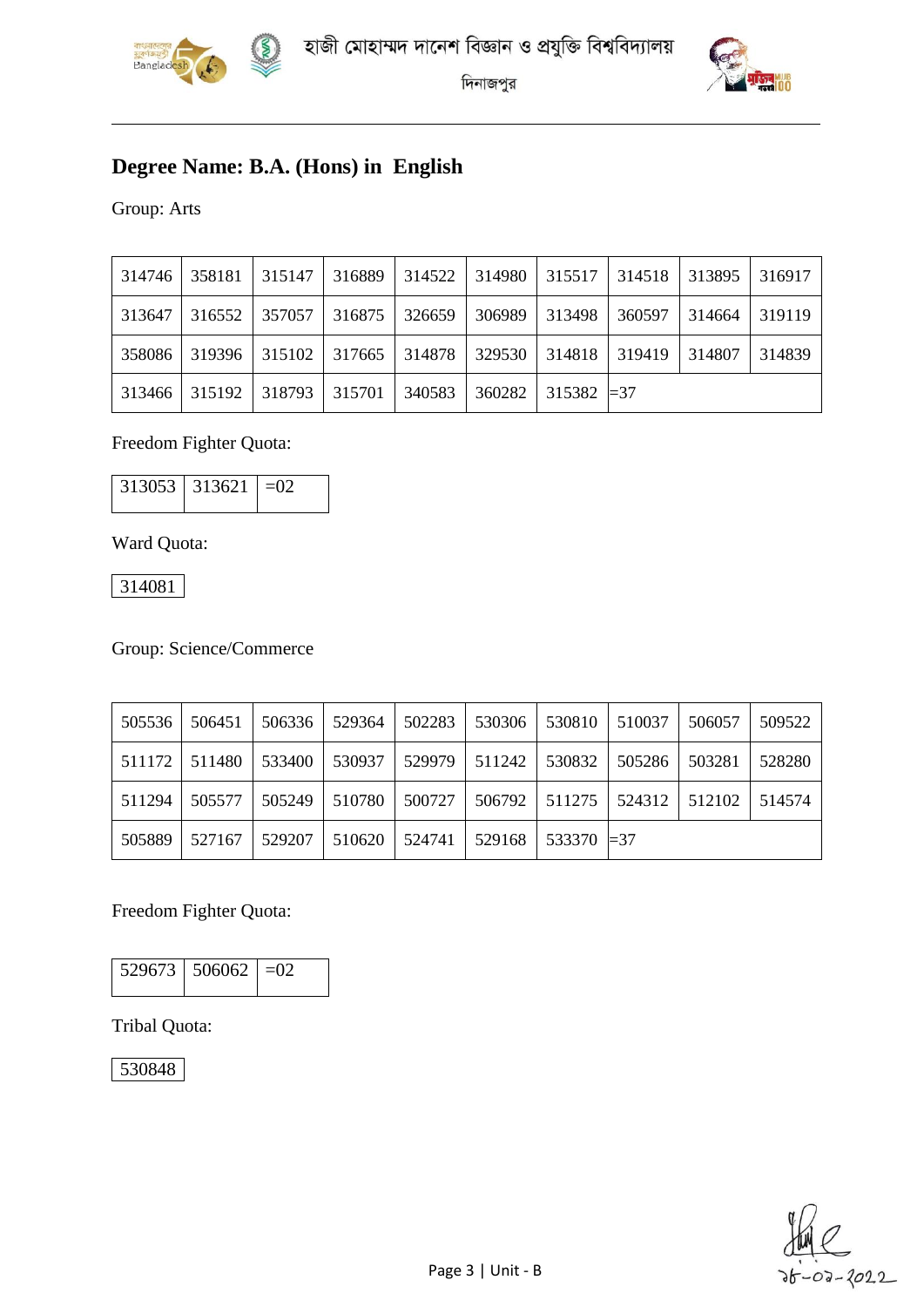



### **Degree Name: B.S.S. (Hons) in Development Studies**

Group: Arts

Freedom Fighter Quota:

326155

Group: Science/Commerce

|       | 505252   507831   523150   529312   524933   500898   506404   521245   528268   528273 |  |  |  |  |
|-------|-----------------------------------------------------------------------------------------|--|--|--|--|
|       | 527120   505388   513575   505275   500501   500245   511935   528887   528337   531191 |  |  |  |  |
| $=20$ |                                                                                         |  |  |  |  |

Freedom Fighter Quota:

509725

Tribal Quota: